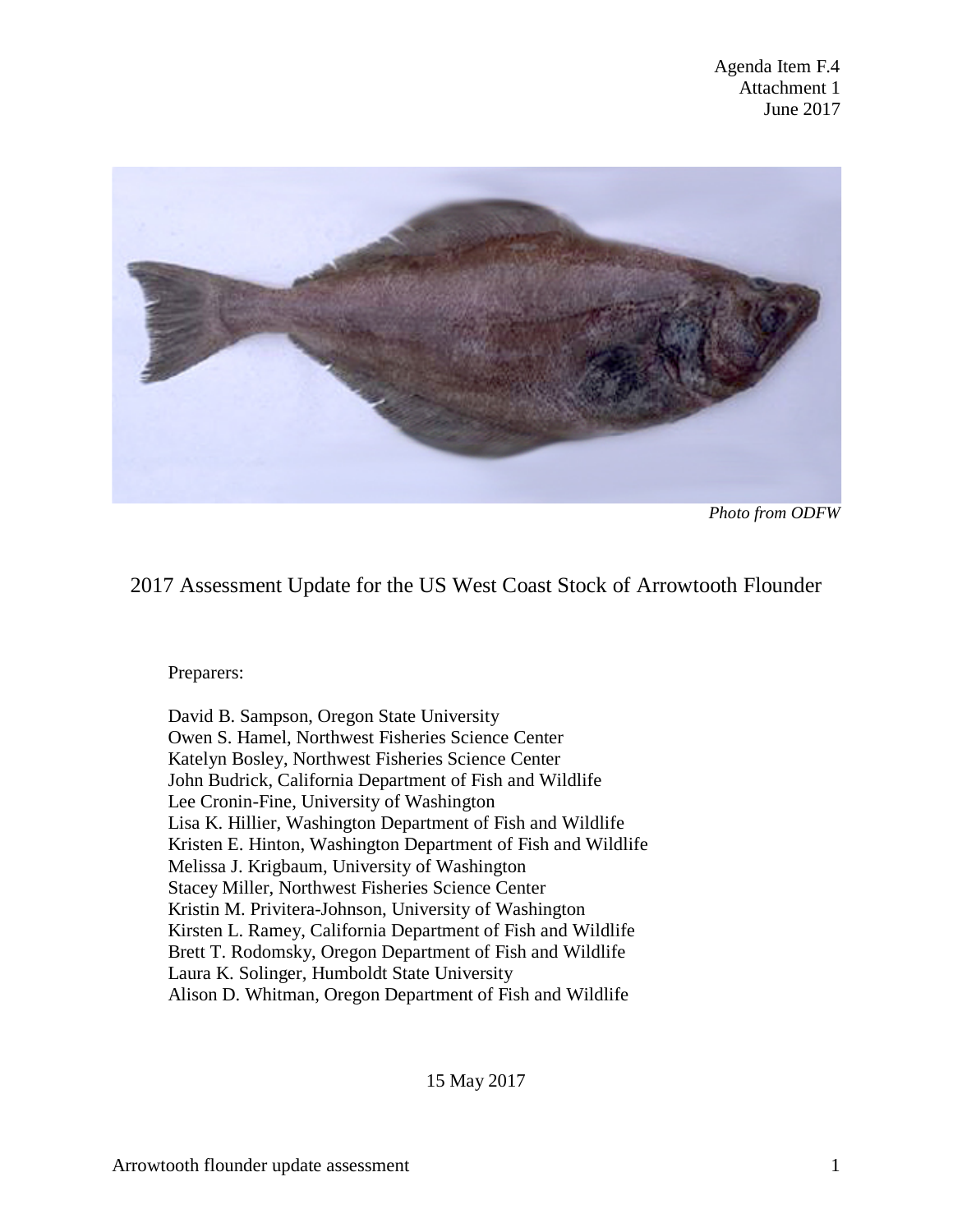This report may be cited as:

Sampson, D.B., Hamel, O.S., Bosley, K., Budrick, J., Cronin-Fine, L., Hillier, L.K., Hinton, K.E., Krigbaum, M.J., Miller, S., Privitera-Johnson, K.M., Ramey, K., Rodomsky, B.T., Solinger, L.K., Whitman, A.D. 2017. 2017 Assessment Update for the US West Coast Stock of Arrowtooth Flounder. Pacific Fishery Management Council, Portland, OR. Available from <http://www.pcouncil.org/groundfish/stock-assessments/>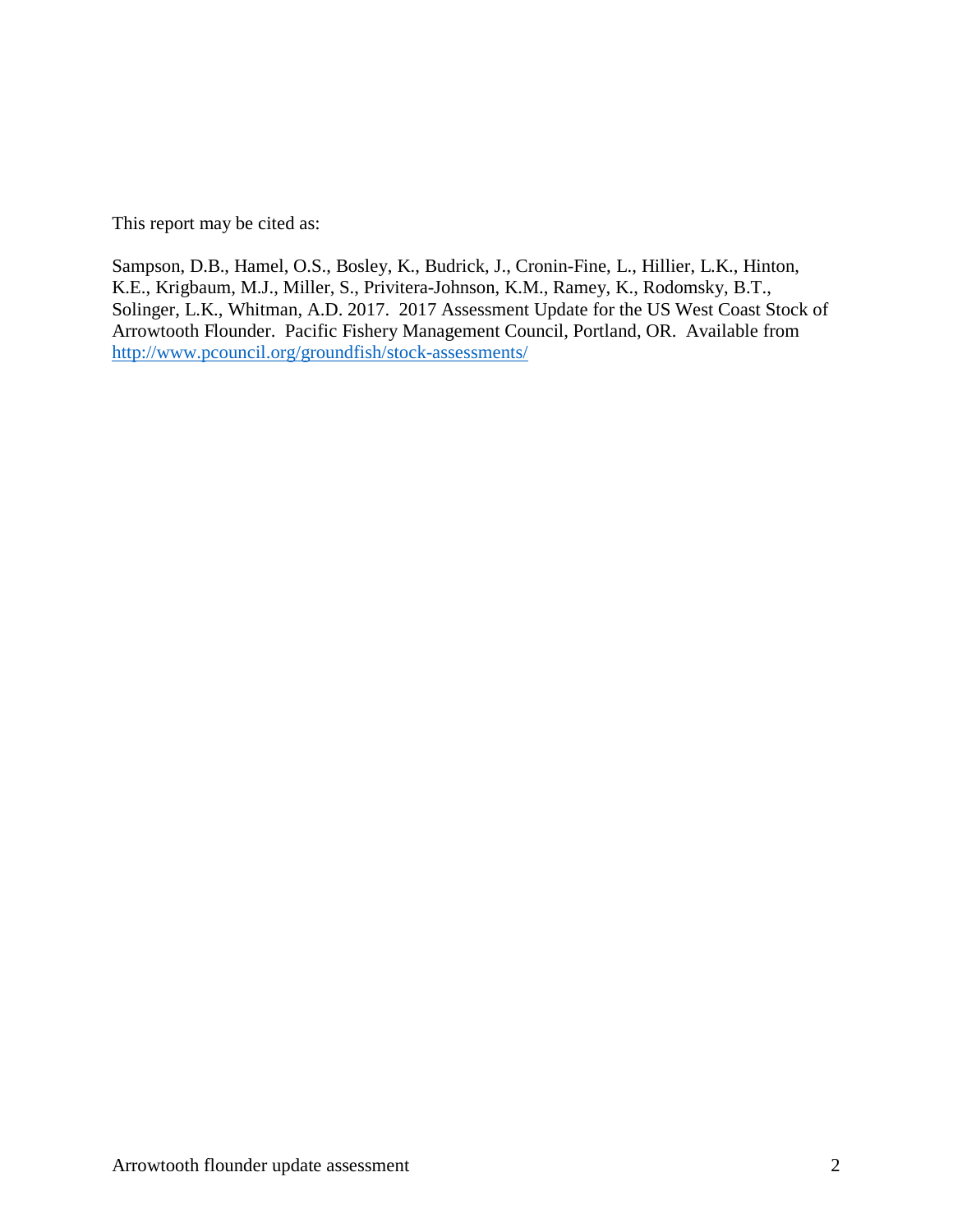### **Executive Summary**

### *Stock*

This report is an update stock assessment for the US West Coast stock of arrowtooth flounder (*Atheresthes stomias*). This assessment treats the arrowtooth flounder off California, Oregon and Washington as a unit stock although this species also occurs off British Columbia and in the Gulf of Alaska and into the Bering Sea.

### *Catches*

Arrowtooth flounder are caught primarily by trawlers operating out of ports in Washington and Oregon. Catches of arrowtooth flounder by trawlers from California are more limited. Because of their poor flesh quality, there are limited markets for arrowtooth flounder and many caught incidentally while fishing for other species are discarded at sea. Historically landed catches of arrowtooth flounder were primarily sold as animal food for mink ranches. Since the late 1970s landed catches of arrowtooth flounder have been used for human consumption, as fillets or as headed-and-gutted product. Significant but unreported quantities are caught and discarded at sea.

| Year | California | Oregon | Washington |
|------|------------|--------|------------|
| 2007 | 59.7       | 1629.2 | 569.0      |
| 2008 | 44.5       | 2141.7 | 469.8      |
| 2009 | 45.4       | 2834.9 | 957.1      |
| 2010 | 67.7       | 2290.8 | 865.3      |
| 2011 | 86.2       | 1667.3 | 568.6      |
| 2012 | 99.3       | 1494.8 | 735.8      |
| 2013 | 117.7      | 1635.4 | 234.6      |
| 2014 | 75.1       | 1103.7 | 65.4       |
| 2015 | 92.2       | 1158.3 | 70.2       |
| 2016 | 58.3       | 986.0  | 53.9       |

Table a. Recent landed catches (mt) of arrowtooth flounder by state, 2007-2016.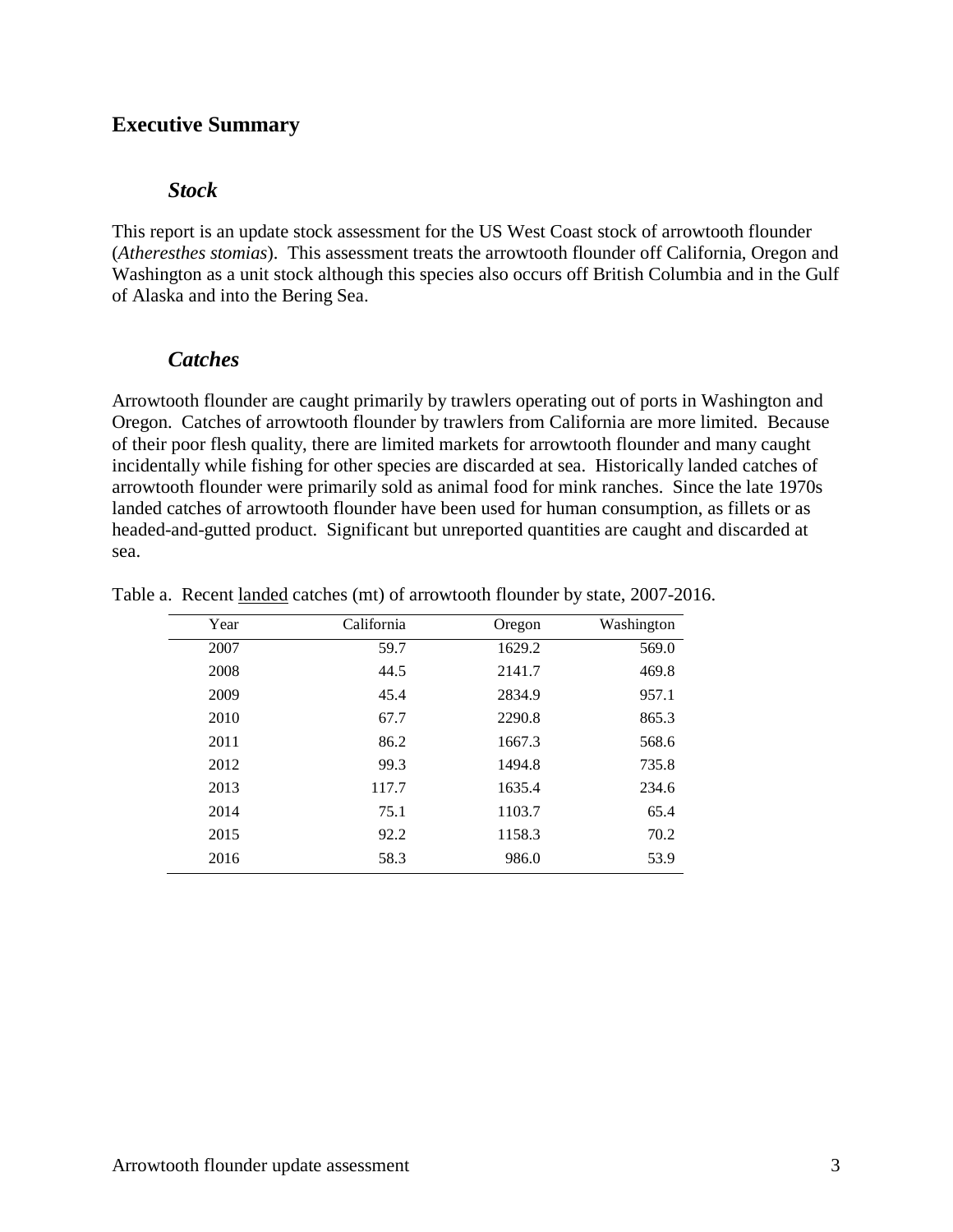

Figure a. Landings of arrowtooth flounder by state, 1981 to 2016.

### *Data and assessment*

This assessment updates the last full assessment for arrowtooth flounder, which was completed in 2007. The assessment model, which uses a new release of the Stock Synthesis software (Version 3.30.03.03), follows the same structure as the 2007 assessment with catches partitioned to three fleets: a "mink-food" fleet that accounts for all landed catches of arrowtooth flounder from the outset of the assessment period (1916) through 1980; a "fillet" fleet that accounts for all landed catches of arrowtooth flounder from 1981 through 2016; and a "discard" fleet that accounts for arrowtooth flounder caught and discarded while fishing for Dover sole, English sole, and petrale sole throughout the assessment period. Catches assigned to the fillet fleet include an estimate of fish discarded at sea. Catches assigned to the discard fleet were derived on the basis of the landed catches of Dover sole, English sole, and petrale sole, as was done in the 2007 assessment. Compared to the 2007 assessment, the current update assessment had many more years of at-sea observations of discards on which to base the estimated proportions of arrowtooth flounder discarded in association with landed catches of arrowtooth flounder (by the fillet fleet) and the estimated ratio of arrowtooth flounder discarded relative to the landed catches of Dover sole, English sole, and petrale sole (by the discard fleet), but there remains great uncertainty regarding the magnitude and biological characteristics (length and sex) of the discarded catches, especially for years prior to the start of regular at-sea observations of discards.

As in the 2007 assessment, there are four sources of fishery independent information: the Triennial shelf survey (1980-2001); the Alaska Fisheries Science Center (AFSC) slope survey (1997, 1999-2001); the Northwest Fisheries Science Center (NWFSC) slope survey (1999-2002);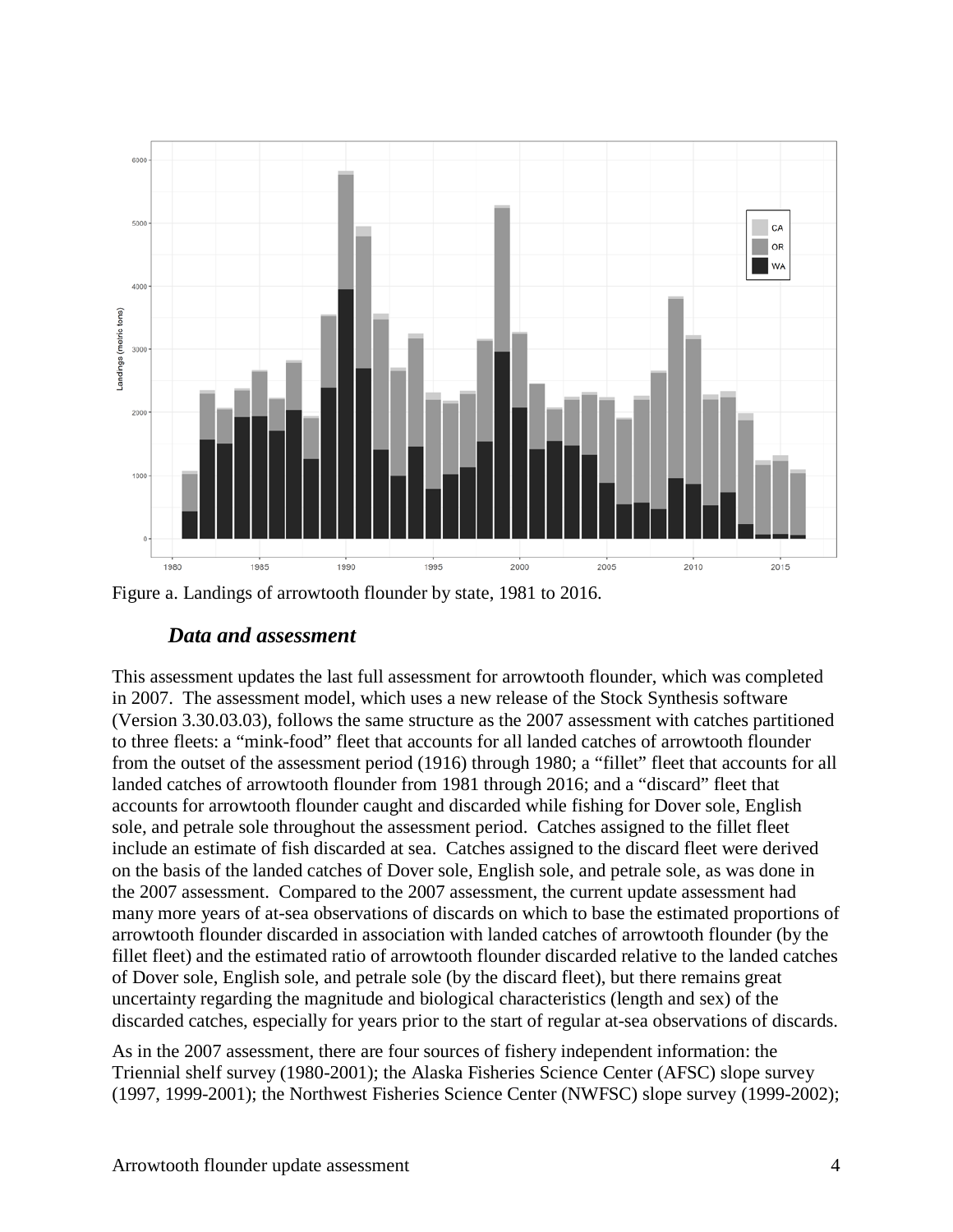and the NWFSC slope-shelf survey (2003-2016). The 2007 assessment had only four sets of annual observations from the NWFSC slope-shelf survey, whereas this update has 14.

The assessment model includes observed age- and length-compositions by sex from the fillet fleet and more limited observations from the discard fleet. Length-compositions were also available for all surveys except the NWFSC slope survey. Age readings from otoliths were available for some years for the landed catches by the fillet fleet and for the NWFSC slope-shelf survey.

The assessment model treats the sexes separately to account for the large differences in growth, with female arrowtooth flounder attaining much larger sizes than males. Also, the sexes have distinct assumed rates of natural mortality (0.216 yr<sup>-1</sup> for females; 0.30 yr<sup>-1</sup> for males), based on an updated meta-analysis of the relationship between natural mortality and maximum age for other flatfish species.

With very few exceptions (noted in the main text) the update assessment model conforms almost exactly to the structure and configuration of the 2007 stock assessment model. However, there have been significant revisions to the data used in the 2007 assessment and this update include many more years of observations of sex, length and age compositions.

## *Stock Biomass*

The base case assessment model estimates that the spawning biomass underwent a period of fairly rapid decline during the 1970s and subsequent increase through the 1980s, reaching a peak of almost 76 thousand mt in 1991, well above the estimated unfished level of spawning biomass (65,448 mt). After 1991 the spawning biomass declined to a low in 2010 of 29.6 thousand mt, the second lowest value in the series. Since 2010 the spawning biomass has been increasing steadily and is estimated to be almost 57 thousand mt at the start of 2017, almost 87% of the unfished level and well above the minimum stock size threshold of 12.5% for Council managed flatfish species.

| Year | Spawning<br>biomass |        | $\sim$ 95% Interval      |        | Relative  |
|------|---------------------|--------|--------------------------|--------|-----------|
|      | (mt)                |        |                          |        | depletion |
| 2007 | 39,750              | 32,159 | -                        | 47,342 | 60.7%     |
| 2008 | 37,066              | 29,397 |                          | 44,734 | 56.6%     |
| 2009 | 34,124              | 26,423 |                          | 41,824 | 52.1%     |
| 2010 | 29,626              | 21,507 | $\overline{\phantom{0}}$ | 37,746 | 45.3%     |
| 2011 | 30,771              | 21,431 | -                        | 40,111 | 47.0%     |
| 2012 | 33,898              | 23,002 |                          | 44,793 | 51.8%     |
| 2013 | 37,306              | 24,676 |                          | 49,937 | 57.0%     |
| 2014 | 38,876              | 25,030 | -                        | 52,722 | 59.4%     |
| 2015 | 41,095              | 25,896 |                          | 56,294 | 62.8%     |
| 2016 | 46,983              | 28,978 |                          | 64,989 | 71.8%     |
| 2017 | 56,710              | 34,243 |                          | 79,178 | 86.6%     |

Table b. Abundance estimates for arrowtooth flounder, 2007-2016.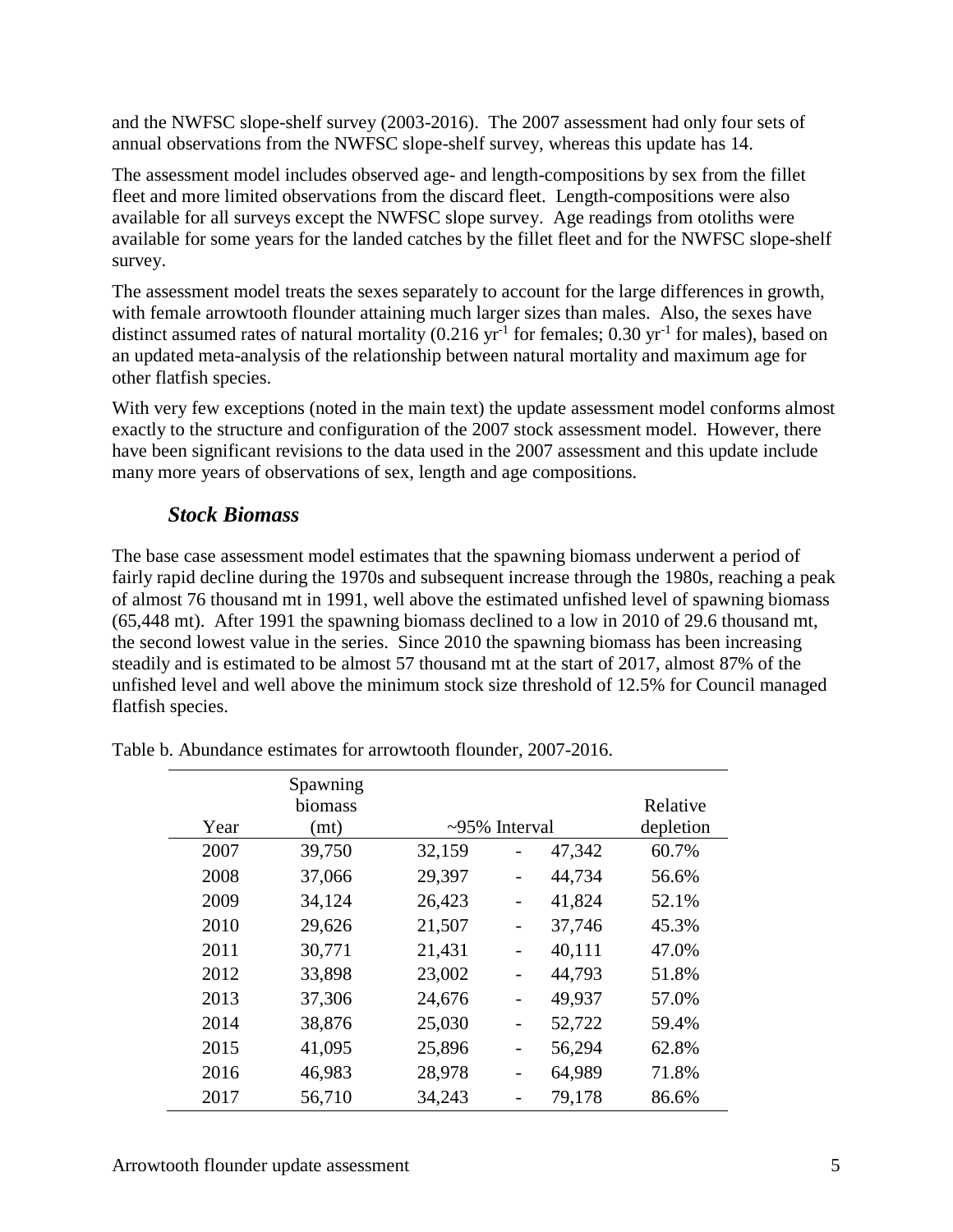

Spawning biomass (mt) with ~95% asymptotic intervals

Figure b. Estimated spawning biomass of arrowtooth flounder, 1916-2016.

### *Recruitment*

The update assessment model followed the configuration of the 2007 assessment in allowing recruitment estimates to start deviating in 1965 from the average values predicted by the spawner-recruit curve. The initial deviations resulted in a period of low recruitment through the late 1960s followed by a period of generally high recruitment during the late 1970s and early 1980s, low recruitment during the 1990s (except for a very high recruitment in 1999), and then very high recruitment during 2011 to 2013.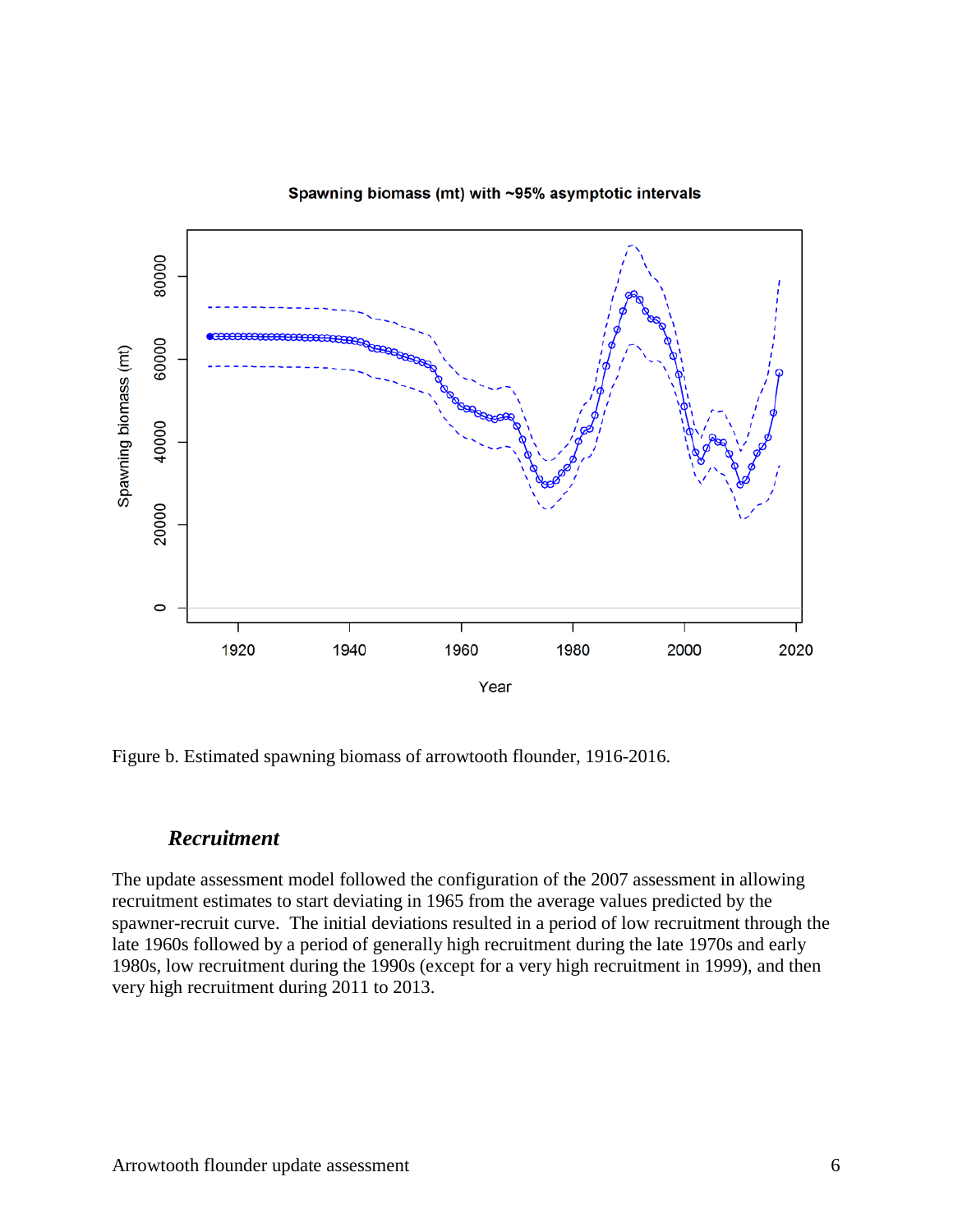|      | Age $0$<br>recruits, |        |               |         |
|------|----------------------|--------|---------------|---------|
| Year | thousands            |        | ~95% Interval |         |
| 2007 | 36,830               | 21,905 |               | 61,925  |
| 2008 | 91,791               | 65,127 |               | 129,372 |
| 2009 | 20,910               | 11,266 |               | 38,809  |
| 2010 | 31,862               | 19,606 |               | 51,779  |
| 2011 | 114,024              | 78,006 |               | 166,673 |
| 2012 | 135,892              | 90,339 |               | 204,415 |
| 2013 | 155,499              | 99,298 |               | 243,509 |
| 2014 | 8,232                | 2,972  |               | 22,803  |
| 2015 | 31,214               | 8,344  |               | 116,762 |
| 2016 | 49,955               | 10,414 |               | 239,636 |
| 2017 | 50,277               | 10,481 |               | 241,181 |

Table c. Estimated age-0 recruitment for arrowtooth flounder, 2007-2016

Age-0 recruits (1,000s) with ~95% asymptotic intervals



Figure c. Estimated recruitment of arrowtooth flounder, 1916-2016.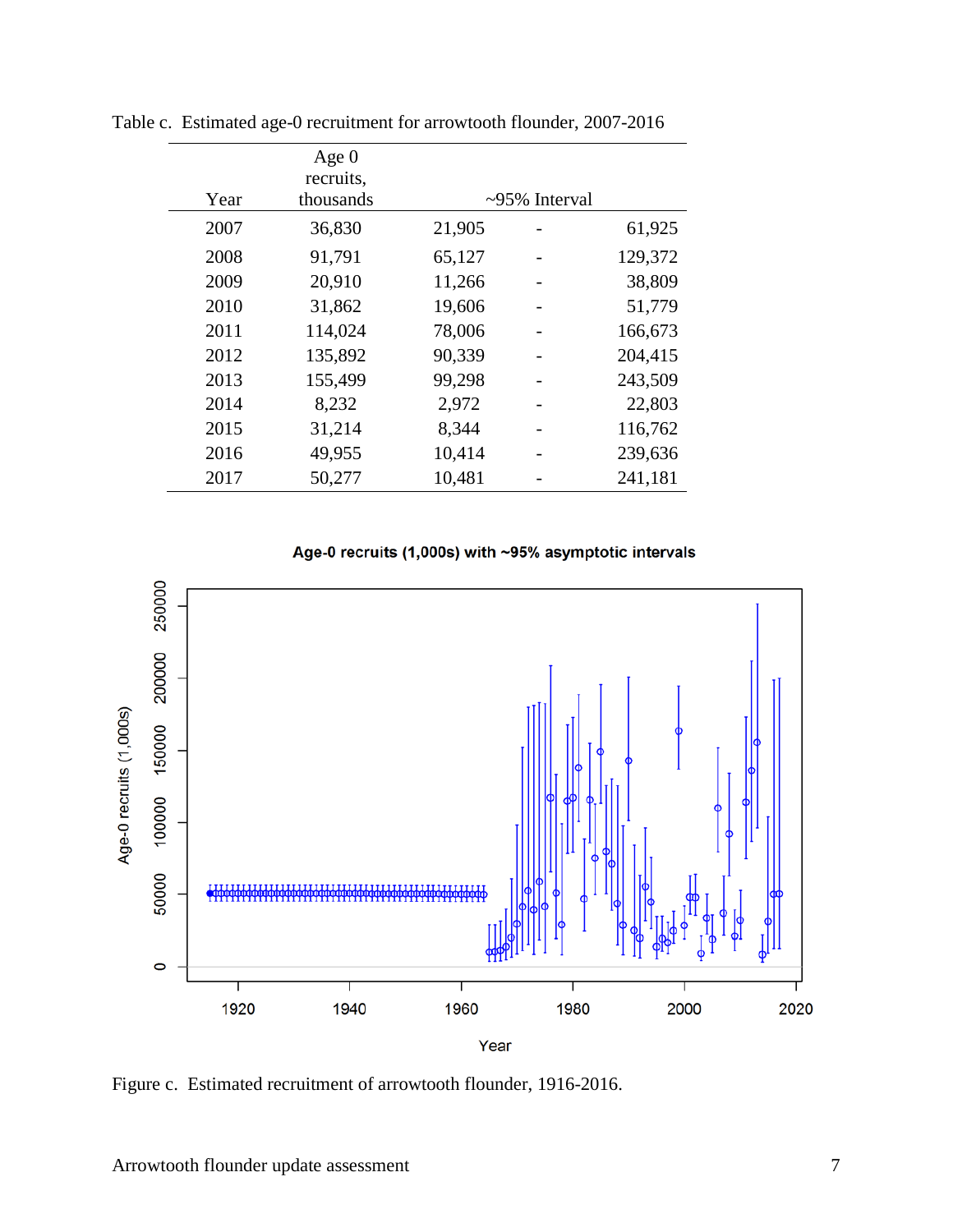## *Exploitation status*

The spawning potential ratio (SPR) measures the relative impact of exploitation on the stock in terms of the reduction in spawning potential relative to an unfished stock, which would have an SPR value of 1. The series of estimates of (1-SPR) from the base model indicate that exploitation has been below the management target rate of 70% (100% - 30%) for the entire assessment period and currently is relatively low.

| Year | Catches | Age $3+$<br>biomass | Estimated<br><b>SPR</b> | Exploitation<br>Rate |
|------|---------|---------------------|-------------------------|----------------------|
|      |         |                     |                         |                      |
| 2007 | 4716.2  | 58876.8             | 0.575                   | 8.01%                |
| 2008 | 4365.0  | 59745.8             | 0.585                   | 7.31%                |
| 2009 | 7936.3  | 46684.4             | 0.410                   | 17.00%               |
| 2010 | 4513.2  | 55953.8             | 0.530                   | 8.07%                |
| 2011 | 3059.0  | 62757.1             | 0.624                   | 4.87%                |
| 2012 | 2892.6  | 64917.4             | 0.655                   | 4.46%                |
| 2013 | 2901.4  | 66240.1             | 0.674                   | 4.38%                |
| 2014 | 2196.7  | 71387.5             | 0.748                   | 3.08%                |
| 2015 | 2038.1  | 73471.6             | 0.777                   | 2.77%                |
| 2016 | 1898.6  | 75638.1             | 0.809                   | 2.77%                |
| 2017 | 13804   | 43930.3             | 0.380                   | 31.4%                |
|      |         |                     |                         |                      |

Table d. Recent catches, spawning potential ratio (SPR) estimates and estimated exploitation rate (catch / Age 3+ biomass).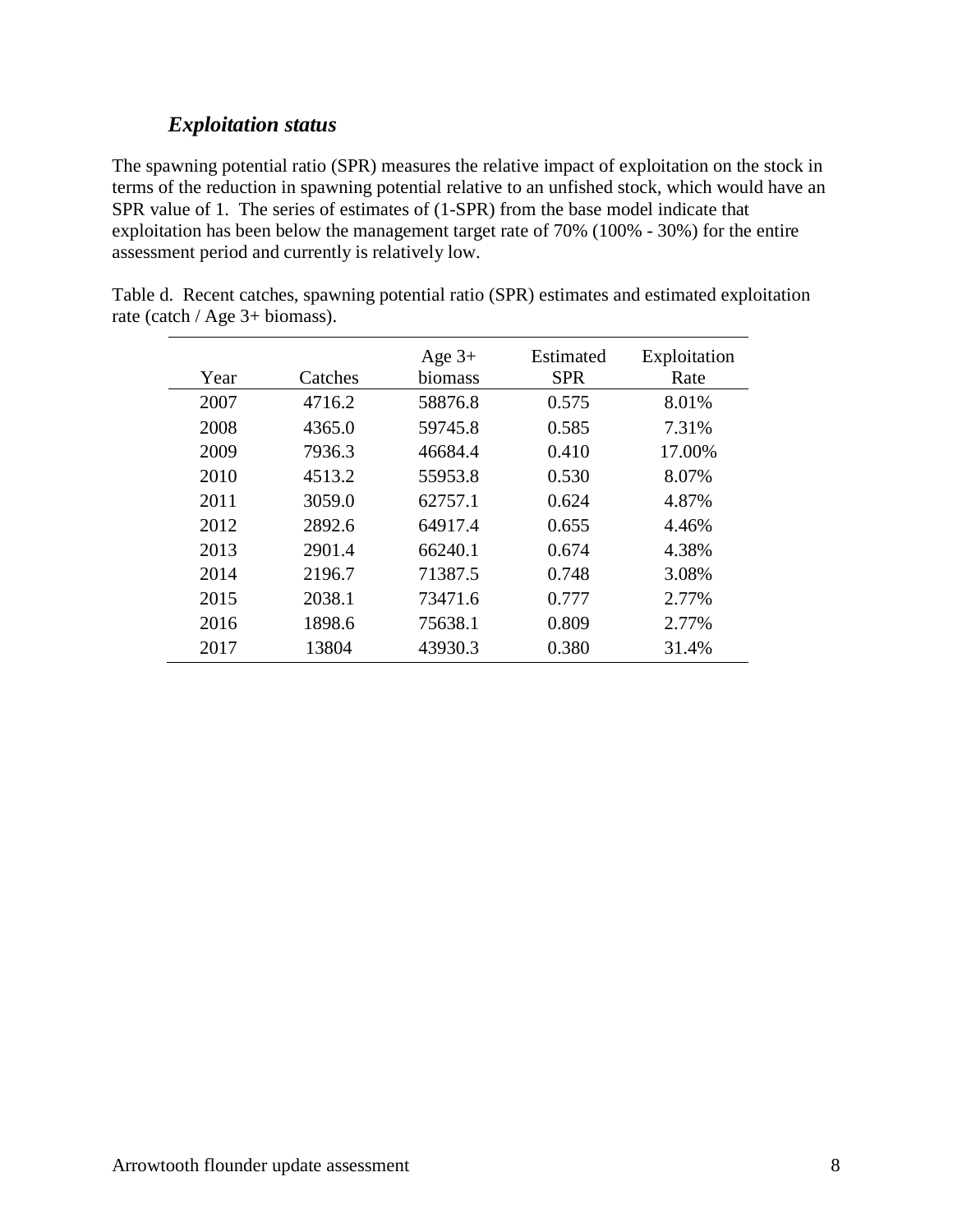

Figure d. Times series of estimated spawning potential ratio (SPR) rates.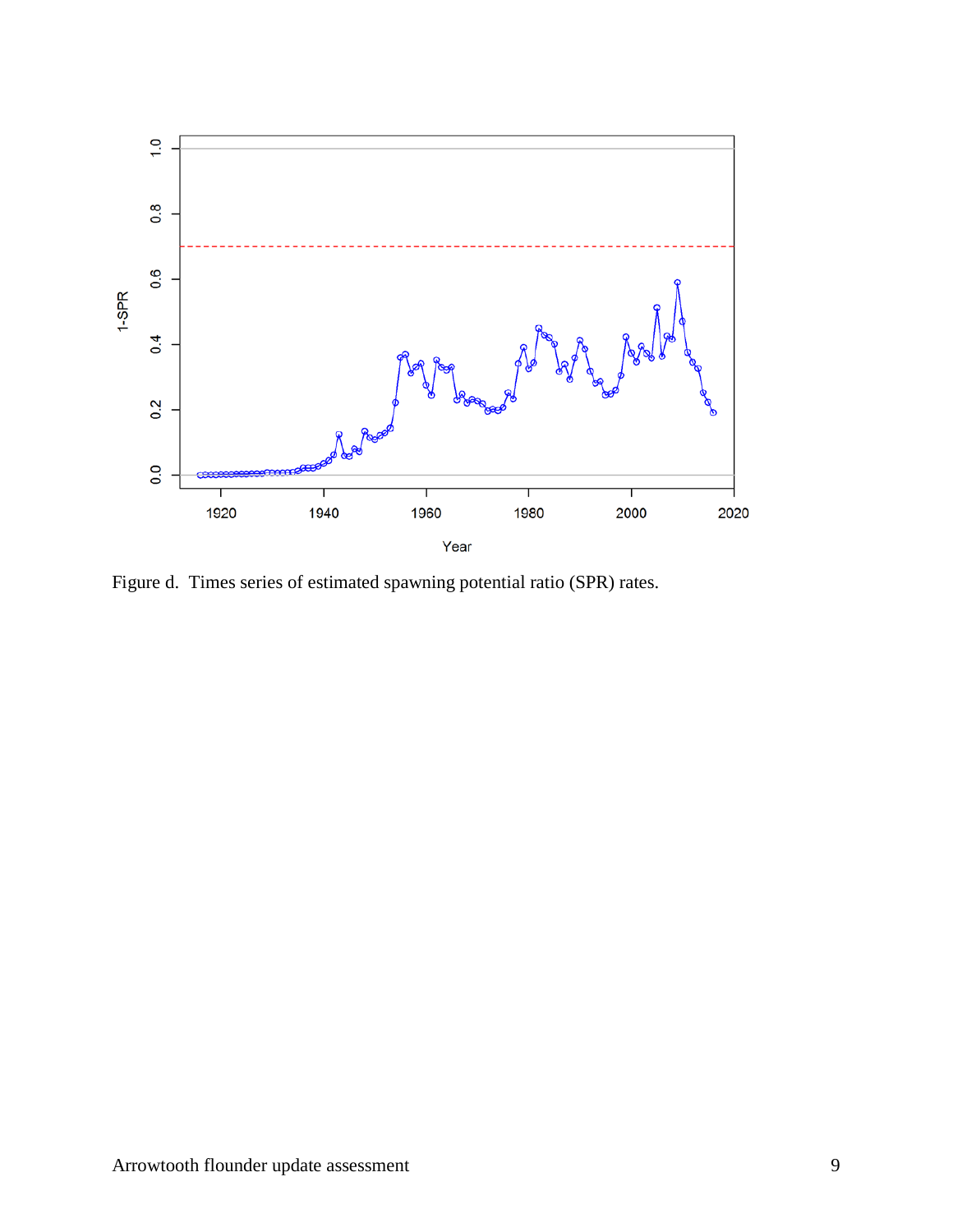

Figure e. Phase plot of the relative depletion (biomass status) versus the relative spawning potential ratio (SPR) rate (exploitation status). The red point represents the ending year of the assessed period, 2016.

### *Ecosystem considerations*

Studies that examined ecosystem interactions of fishes in the California Current System (CCS) have classified arrowtooth flounder into the functional group of "large flatfish", with Pacific halibut and petrale sole. This group is the highest trophic level flatfish in the CCS. While arrowtooth flounder is both a predator and prey of Pacific halibut in the Gulf of Alaska, in the CCS the only significant trophic interaction between these species is predation by halibut of juvenile arrowtooth flounder. Overall, arrowtooth flounder has the strongest potential for trophic interactions as a predator of many macroinvertebrates and juvenile fishes in the CCS. Neither this update assessment nor the 2007 stock assessment included any form of explicit ecosystem interactions in the assessment model.

### *Reference Points*

The update assessment model estimated that the unfished stock of arrowtooth flounder would have spawning biomass for 65448.2 mt, Age-0 recruitment of 50487.8 thousand recruits, and the Age-3+ summary biomass of 88804.5 mt.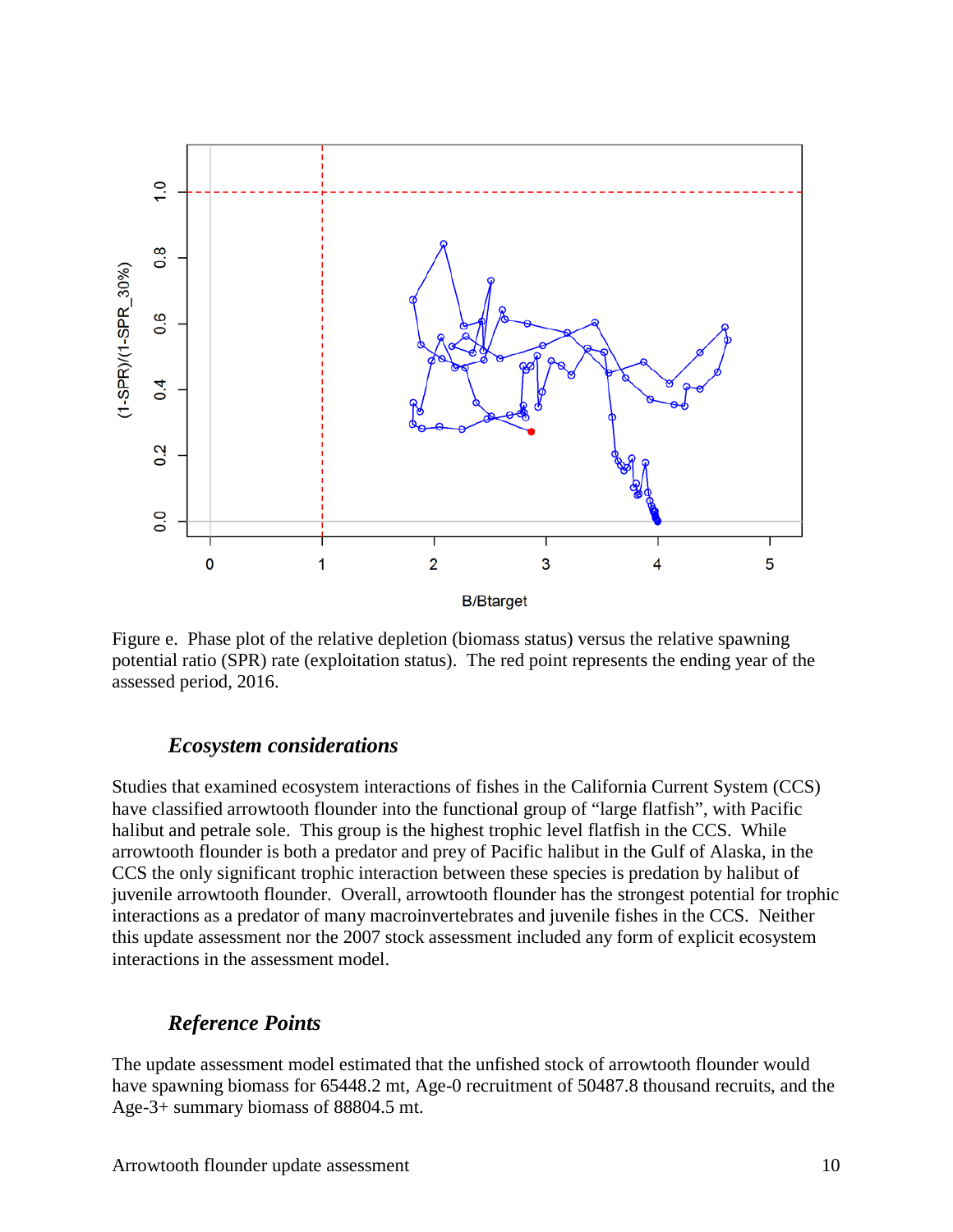|                                    |          | 95% confidence limits |         |  |
|------------------------------------|----------|-----------------------|---------|--|
| Unfished stock                     | Estimate | Lower                 | Upper   |  |
| Spawning biomass (mt)              | 65448.2  | 58305.7               | 72590.7 |  |
| Age-0 recruits (thousands of fish) | 50487.8  | 45075.1               | 55900.5 |  |
| Summary (Age-3+) biomass (mt)      | 88804.5  | 79172.4               | 98436.6 |  |

Table e. Key reference points for arrowtooth flounder.

|                                | Yield reference points |               |          |  |  |
|--------------------------------|------------------------|---------------|----------|--|--|
|                                | SB25%                  | <b>SPR30%</b> | MSY est. |  |  |
| Spawning Potential Ratio (SPR) | 0.2704                 | 0.3000        | 0.1990   |  |  |
| <b>Exploitation</b> rate       | 0.2029                 | 0.1843        | 0.2606   |  |  |
| Yield                          | 6774.8                 | 6634.9        | 6943.4   |  |  |
| Spawning biomass (mt)          | 16362.0                | 18355.3       | 11558.7  |  |  |
| SSB/SSB0                       | 25.0%                  | 28.0%         | 17.7%    |  |  |

#### Spawning depletion with ~95% asymptotic intervals



Figure f. Estimated relative depletion for arrowtooth flounder.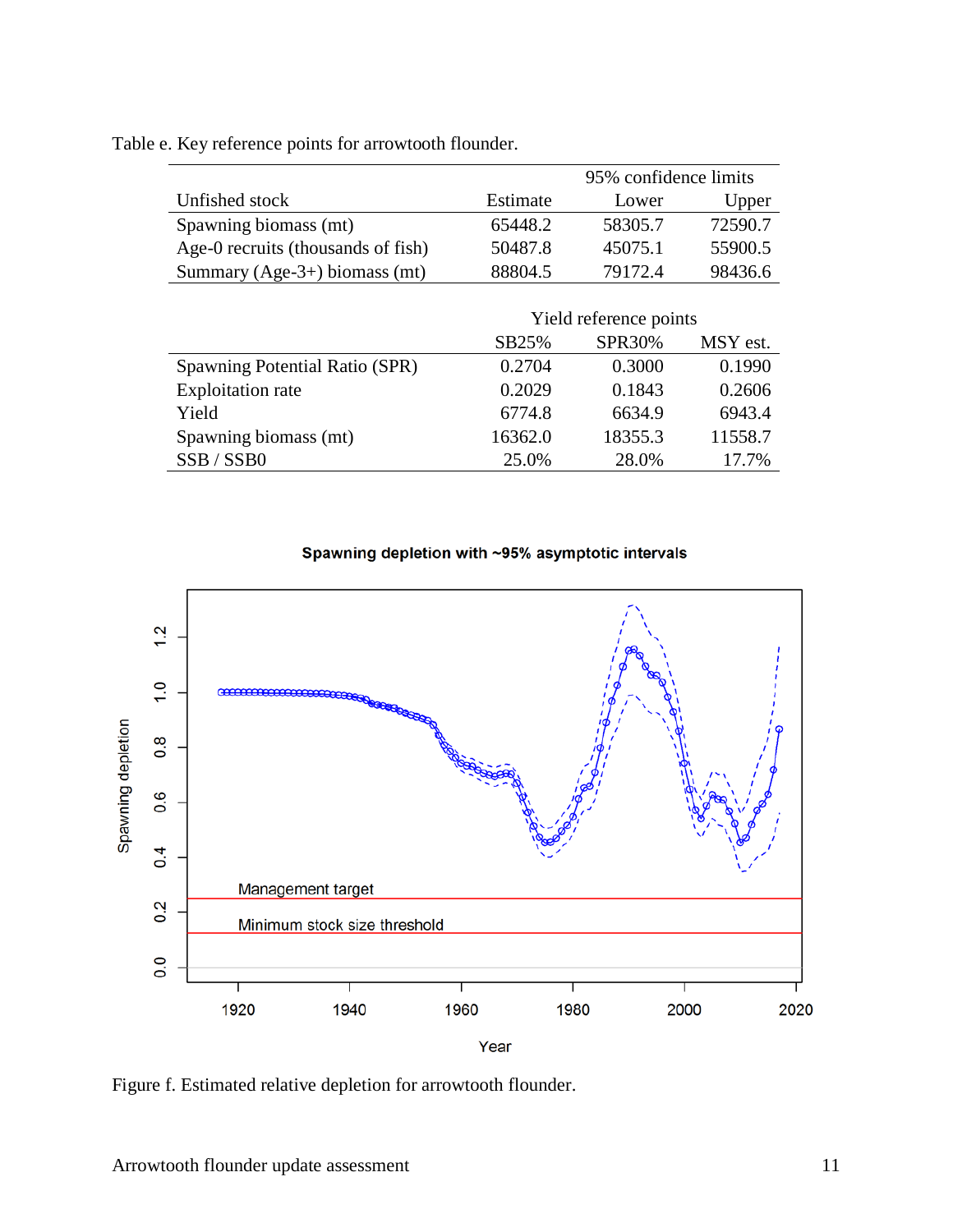### *Management performance*

The 2007 stock assessment estimated arrowtooth flounder to be at 79% of the estimated unfished spawning biomass (95% CI: 58.1%-99.5%). Based on that assessment, the 2009 coast-wide ACL was increased from 5,800 mt to 11,267 mt. Following the 2009 assessment of petrale sole and based on analysis and advice of the Scientific and Statistical Committee (SSC), the Council adopted new default reference points for West Coast flatfish species: an FMSY proxy of F30%, a BMSY target of B25%, and a minimum stock size threshold (MSST) of B12.5% (half of BMSY). Fishing mortality rates (measured in terms of SPR) have been below the current Ftarget for flatfish of SPR30% and the current assessment estimates that arrowtooth flounder at the start of 2017 are 86.6% of the estimated unfished spawning biomass and will be slightly larger at the start of 2018 if 2017 catches attain the ACL. Recent coast-wide annual landings have not exceeded the ACL.

Table g. Recent total catches and commercial landings (mt) relative to the management guidelines. Estimated total catch reflects the commercial landings plus estimated discards.

|      |                  |            |        | Coastwide | Coastwide |
|------|------------------|------------|--------|-----------|-----------|
| Year | OFL <sup>*</sup> | <b>ABC</b> | $ACL*$ | landings  | catch **  |
| 2000 | 5800             |            |        | 3597      | 4910      |
| 2001 | 5800             |            |        | 2705      | 3849      |
| 2002 | 5800             |            |        | 3086      | 4256      |
| 2003 | 5800             |            |        | 3006      | 3640      |
| 2004 | 5800             |            | 5800   | 2597      | 3447      |
| 2005 | 5800             |            | 5800   | 2456      | 6564      |
| 2006 | 5800             |            | 5800   | 2085      | 3653      |
| 2007 | 5800             |            | 5800   | 2473      | 4716      |
| 2008 | 5800             |            | 5800   | 2804      | 4365      |
| 2009 | 11267            |            | 11267  | 4277      | 7936      |
| 2010 | 10112            |            | 10112  | 3620      | 4513      |
| 2011 | 18211            |            | 15174  | 2482      | 3059      |
| 2012 | 14460            | 12049      | 12049  | 2452      | 2893      |
| 2013 | 7391             | 6157       | 6157   | 2335      | 2901      |
| 2014 | 6912             | 5758       | 5758   | 1639      | 2197      |
| 2015 | 6599             | 5497       | 5497   | 1609      | 2038      |
| 2016 | 6396             | 5328       | 3241   | 1341      | 1899      |
| 2017 | 16571            | 13804      | 13804  |           |           |

\* Prior to 2011, the OFL was referred to as "ABC" and the ACL was referred to as "OY".

\*\* Total catch as estimated in this assessement does not represent the official estimation of total mortality as conducted each year by the NMFS, NWFSC West Coast Groundfish Observer Program (WCGOP). The NWFSC's Total Mortality Report represents the estimation of total mortality each year to determine the official stock status related to overfishing.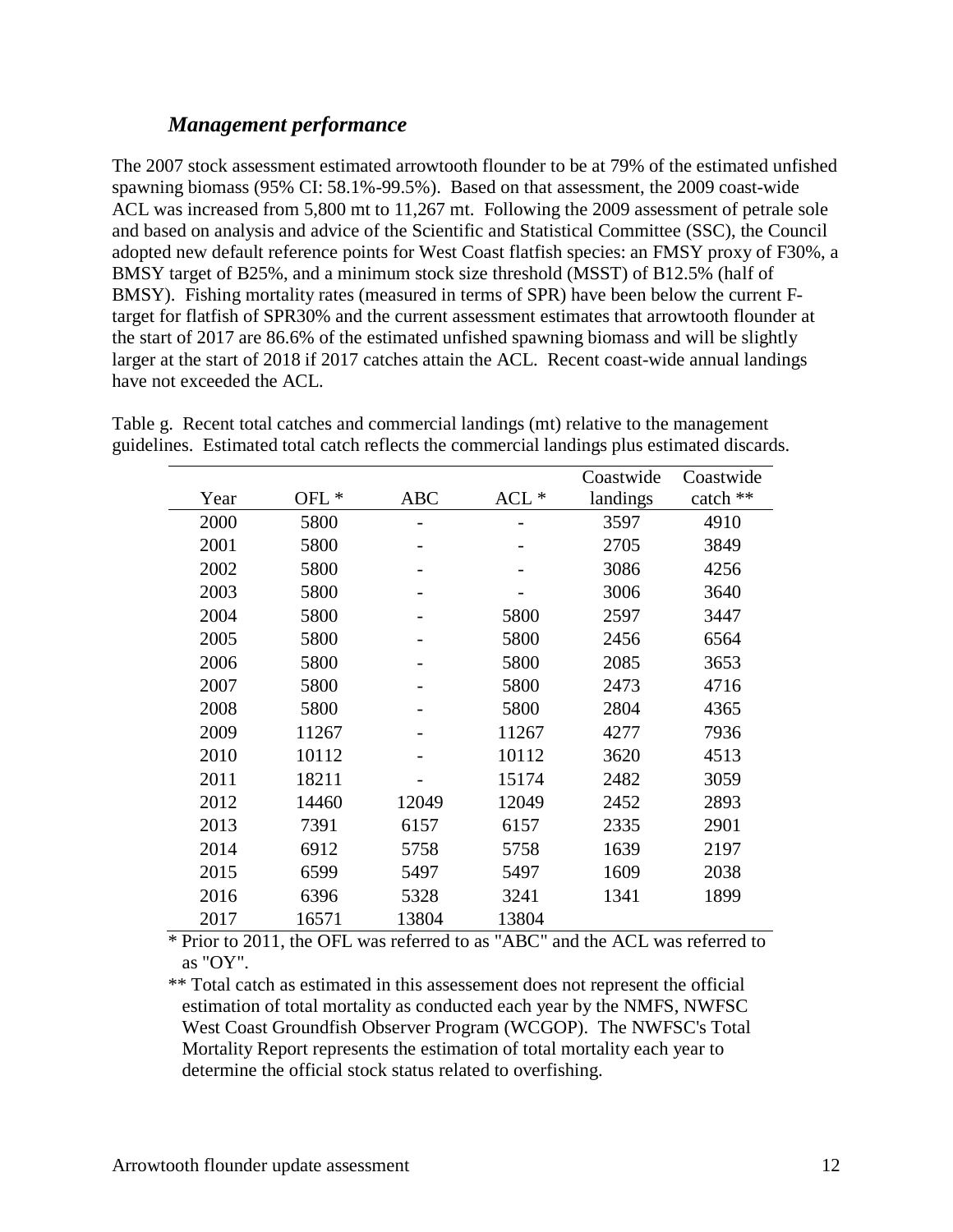### *Unresolved problems and major uncertainties*

This update assessment used almost the exact same model configuration and structure as used in the 2007 assessment, which greatly constrained how both assessment models could account for certain features of the data, such as a preponderance of female arrowtooth flounder in the fillet fleet catches. According to the 2007 assessment document, the stock assessment team (STAT) went to the stock assessment review (STAR) with a draft assessment model that included a retention curve for the fillet fishery and had length-composition observations for fish discarded on trips that also landed arrowtooth flounder (i.e., the fillet fleet) as data to inform the retention curve. The STAT's draft assessment model was also configured to estimate discard rates based on observations of the fractions of the arrowtooth flounder catches retained and landed by the fillet fleet. However, due to poor model performance and other reasons described in the 2007 assessment document and STAR Panel report, during the 2007 STAR meeting the STAT adopted the simpler model structure inherited by the current update assessment: no retention curve for the fillet fleet and estimated discards by this fleet are added to its catch stream. This structure and the additional assumption that all fishery selection curves are asymptotic and constant through time greatly limits how the assessment model can account for observed changes in the length compositions. Although it's unclear that a different model structure would resolve various discrepancies that were evident in the fit of the update assessment model to the available data (e.g., rather poor residual patterns in the fits to the NWFSC slope/shelf survey biomass index and in the fits to most of the compositional data), future assessment should explore whether the current simplified model structure may be inadvertently distorting the results.

### *Decision table*

The decision table considers the uncertainty in 'states of nature' regarding natural mortality rates (*M*) for females and males, which is a departure from the 2007 assessment. The 2007 decision table considered uncertainty in both natural mortality rates and past catches and this approach produced very extreme high and low states. The decision table here uses three states of nature based on the natural mortality prior and observations of maximum age for female and male arrowtooth flounder.

In developing the states of nature, we attempted to provide high and low states that each represented about 25% of the probability space, with the base model representing the other 50%. To do this, when considering uncertainty in a single parameter, it is common to set the high and low states at the 12.5% and 87.5% quantiles of the prior distribution (or other measure of uncertainty distribution) for that parameter, which corresponds to points 1.15 standard deviations from the median. In the natural mortality prior the data used in its development through metaanalysis were subject to error, implying that the prior included both variability in the relationship between maximum age and *M* and error in the estimates of maximum age and *M* that inform the prior. We assumed half of the variance in the relationship was due to this error and therefore used *M* values for the high and low states that were  $\pm$  1.15 x 0.707 x SD from the median (in log space).

The three states of nature were therefore: (1) the low state (female  $M = 0.15$ , male  $M = 0.21$ ), (2) the base case (female  $M = 0.216$ , male  $M = 0.30$ ), and (3) the high state (female  $M = 0.31$ ,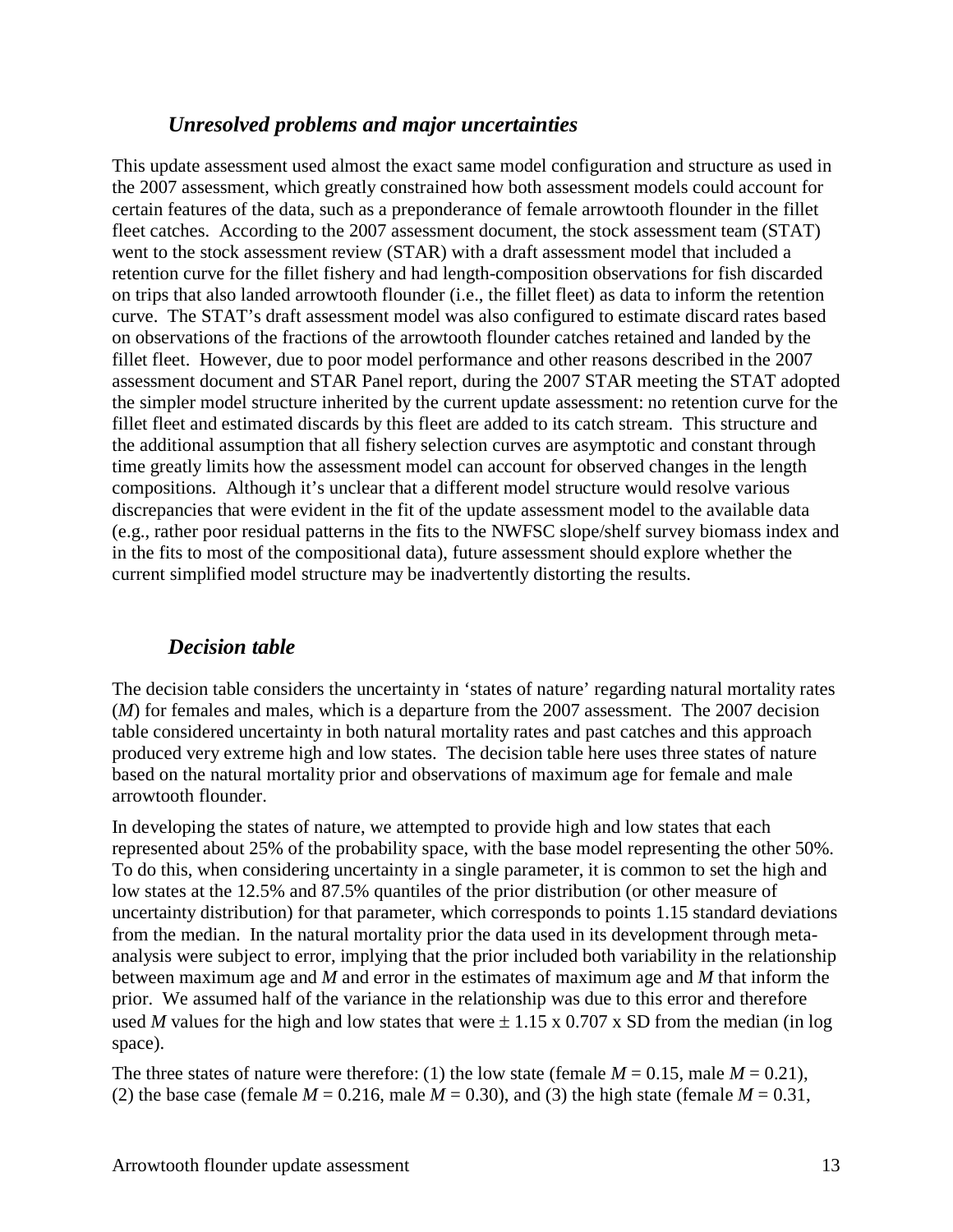male  $M = 0.43$ ). ABC catch streams were developed from each of these states of nature for 2019 through 2028, assuming ACL catches are removed in 2017 and 2018, a P\* of 0.45 and a category 1 stock designation. These catch streams are applied to each state of nature, with the results highlighting the uncertainty in the absolute scale of the stock and the impact of assuming one state when another is true.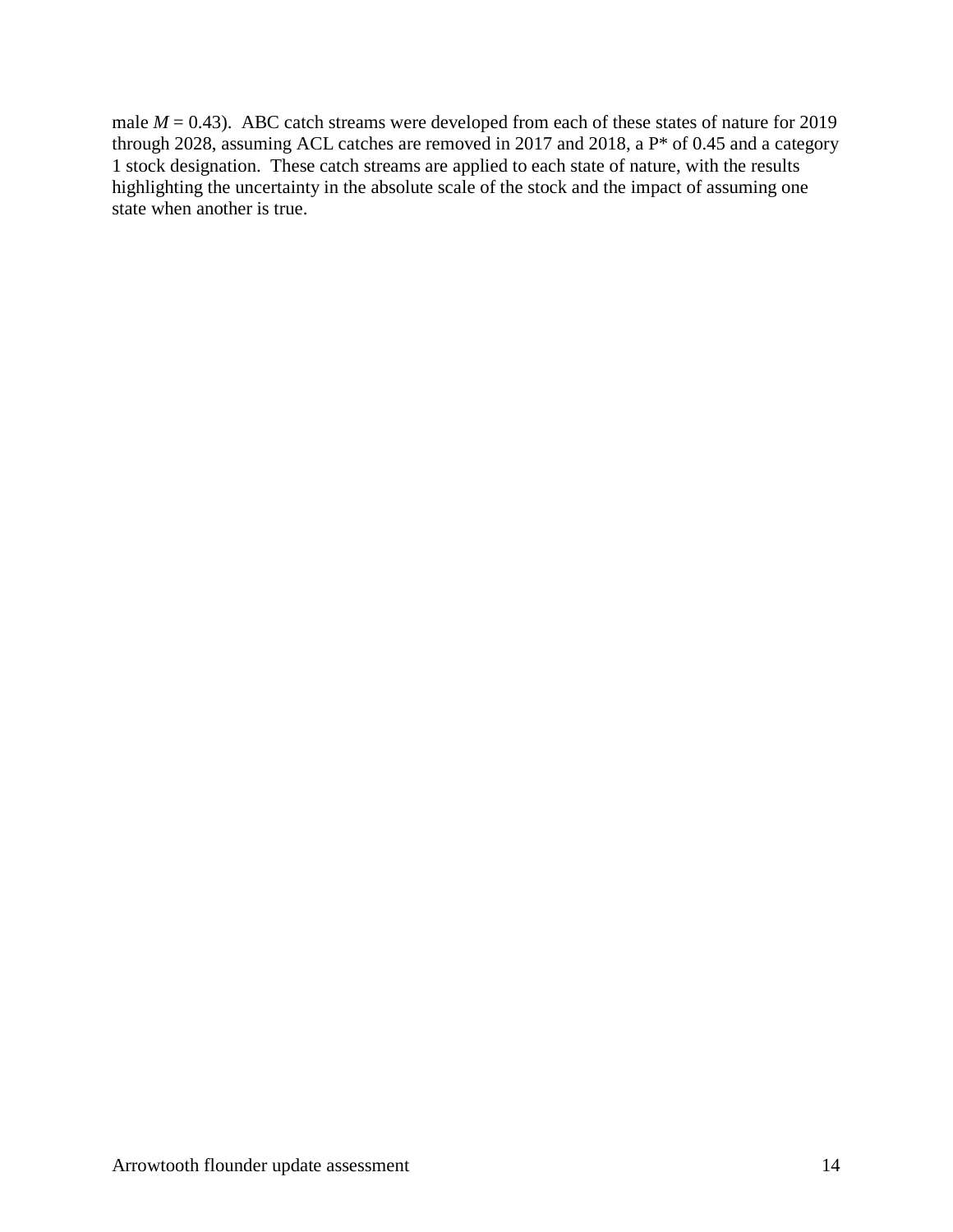Table h. Decision table for arrowtooth flounder based on status quo catches during 2017 and 2018, projected catches for 2019-2028, and alternative assumptions about the female and male natural mortality rates (see text for details). Columns range over low, mid, and high states of nature, and rows range over catch streams from those states of nature. ABCs are based upon the assumptions that  $P^*=0.45$  and  $\sigma=0.36$  for a category 1 designation, and the ACLs are taken in 2017 (13,804mt) and 2018 (13,743mt).

|                                     |      |                            | <b>State of nature</b> |                             |                  |                            |                   |           |
|-------------------------------------|------|----------------------------|------------------------|-----------------------------|------------------|----------------------------|-------------------|-----------|
|                                     |      | Low                        |                        | Base case                   |                  | High                       |                   |           |
|                                     |      | $M_{\text{female}} = 0.15$ |                        | $M_{\text{female}} = 0.216$ |                  | $M_{\text{female}} = 0.31$ |                   |           |
| Relative probability of ln(SB_2013) |      | $M_{male} = 0.21$          |                        | $M_{male} = 0.30$<br>0.5    |                  |                            | $M_{male} = 0.43$ |           |
|                                     |      |                            | 0.25<br>Spawning       |                             | Spawning         |                            | 0.25<br>Spawning  |           |
| <b>Management</b><br>decision       | Year | Catch                      | biomass                | Depletion                   | biomass          | Depletion                  | biomass           | Depletion |
|                                     |      | (mt)                       | (mt)                   |                             | (mt)             |                            | (mt)              |           |
|                                     | 2019 | 8,103                      | 35,586                 | 0.68                        | 52,226           | 0.80                       | 124,842           | 0.68      |
|                                     | 2020 | 7,728                      | 32,491                 | 0.62                        | 48,580           | 0.74                       | 118,797           | 0.64      |
|                                     | 2021 | 7,033                      | 28,859                 | 0.55                        | 44,745           | 0.68                       | 117,510           | 0.64      |
|                                     | 2022 | 6,263                      | 25,559                 | 0.49                        | 41,676           | 0.64                       | 120,398           | 0.65      |
| ABC catches<br>from "Low"           | 2023 | 5,587                      | 22,884                 | 0.44                        | 39,491           | 0.60                       | 125,275           | 0.68      |
| state of nature                     | 2024 | 5,061                      | 20,852                 | 0.40                        | 38,087           | 0.58                       | 130,821           | 0.71      |
|                                     | 2025 | 4,673                      | 19,368                 | 0.37                        | 37,291           | 0.57                       | 136,330           | 0.74      |
|                                     | 2026 | 4,395                      | 18,303                 | 0.35                        | 36,933           | 0.56                       | 141,443           | 0.77      |
|                                     | 2027 | 4,197                      | 17,543                 | 0.33                        | 36,874           | 0.56                       | 146,002           | 0.79      |
|                                     | 2028 | 4,054                      | 16,997                 | 0.32                        | 37,008           | 0.57                       | 149,964           | 0.81      |
|                                     | 2019 | 17,873                     | 35,586                 | 0.68                        | 52,226           | 0.80                       | 124,842           | 0.68      |
|                                     | 2020 | 14,632                     | 25,124                 | 0.48                        | 40,700           | 0.62                       | 111,344           | 0.60      |
|                                     | 2021 | 11,697                     | 16,550                 | 0.31                        | 31,930           | 0.49                       | 105,796           | 0.57      |
|                                     | 2022 | 9,575                      | 10,459                 | 0.20                        | 26,382           | 0.40                       | 106,846           | 0.58      |
| <b>Base Case</b>                    | 2023 | 8,305                      | 6,455                  | 0.12                        | 23,277           | 0.36                       | 111,299           | 0.60      |
| ABC catches                         | 2024 | 7,630                      | 3,861                  | 0.07                        | 21,666           | 0.33                       | 117,034           | 0.63      |
|                                     | 2025 | 7,281                      | $2,122*$               | $0.04*$                     | 20,835           | 0.32                       | 122,864           | 0.67      |
|                                     | 2026 | 7,090                      | $\overline{0}$         | $\boldsymbol{0}$            | 20,366           | 0.31                       | 128,226           | 0.70      |
|                                     | 2027 | 6,969                      | $\overline{0}$         | $\boldsymbol{0}$            | 20,053           | 0.31                       | 132,924           | 0.72      |
|                                     | 2028 | 6,880                      | $\boldsymbol{0}$       | $\boldsymbol{0}$            | 19,813           | 0.30                       | 136,946           | 0.74      |
|                                     | 2019 | 65,934                     | 35,586                 | 0.68                        | 52,226           | 0.80                       | 124,842           | 0.68      |
|                                     | 2020 | 41,117                     | $\boldsymbol{0}$       | $\boldsymbol{0}$            | 3,194            | 0.05                       | 73,971            | 0.40      |
|                                     | 2021 | 29,796                     | $\boldsymbol{0}$       | $\boldsymbol{0}$            | $\boldsymbol{0}$ | $\boldsymbol{0}$           | 54,540            | 0.30      |
|                                     | 2022 | 26,736                     | $\boldsymbol{0}$       | $\boldsymbol{0}$            | $\boldsymbol{0}$ | $\boldsymbol{0}$           | 51,249            | 0.28      |
| ABC catches                         | 2023 | 27,127                     | $\boldsymbol{0}$       | $\boldsymbol{0}$            | $\boldsymbol{0}$ | $\boldsymbol{0}$           | 52,964            | 0.29      |
| from "High"                         | 2024 | 27,973                     | $\boldsymbol{0}$       | $\boldsymbol{0}$            | $\boldsymbol{0}$ | $\boldsymbol{0}$           | 54,686            | 0.30      |
| state of nature                     | 2025 | 28,342                     | $\boldsymbol{0}$       | $\boldsymbol{0}$            | $\boldsymbol{0}$ | $\boldsymbol{0}$           | 55,210            | 0.30      |
|                                     | 2026 | 28,279                     | $\boldsymbol{0}$       | $\boldsymbol{0}$            | $\boldsymbol{0}$ | $\boldsymbol{0}$           | 54,869            | 0.30      |
|                                     | 2027 | 28,046                     | $\boldsymbol{0}$       | $\boldsymbol{0}$            | $\boldsymbol{0}$ | $\boldsymbol{0}$           | 54,300            | 0.29      |
|                                     | 2028 | 27,842                     | $\boldsymbol{0}$       | $\boldsymbol{0}$            | $\boldsymbol{0}$ | $\boldsymbol{0}$           | 53,894            | 0.29      |

\* The model removed 7,489 mt in 2024 (98% of the 7,630 mt in the forecast for that year).